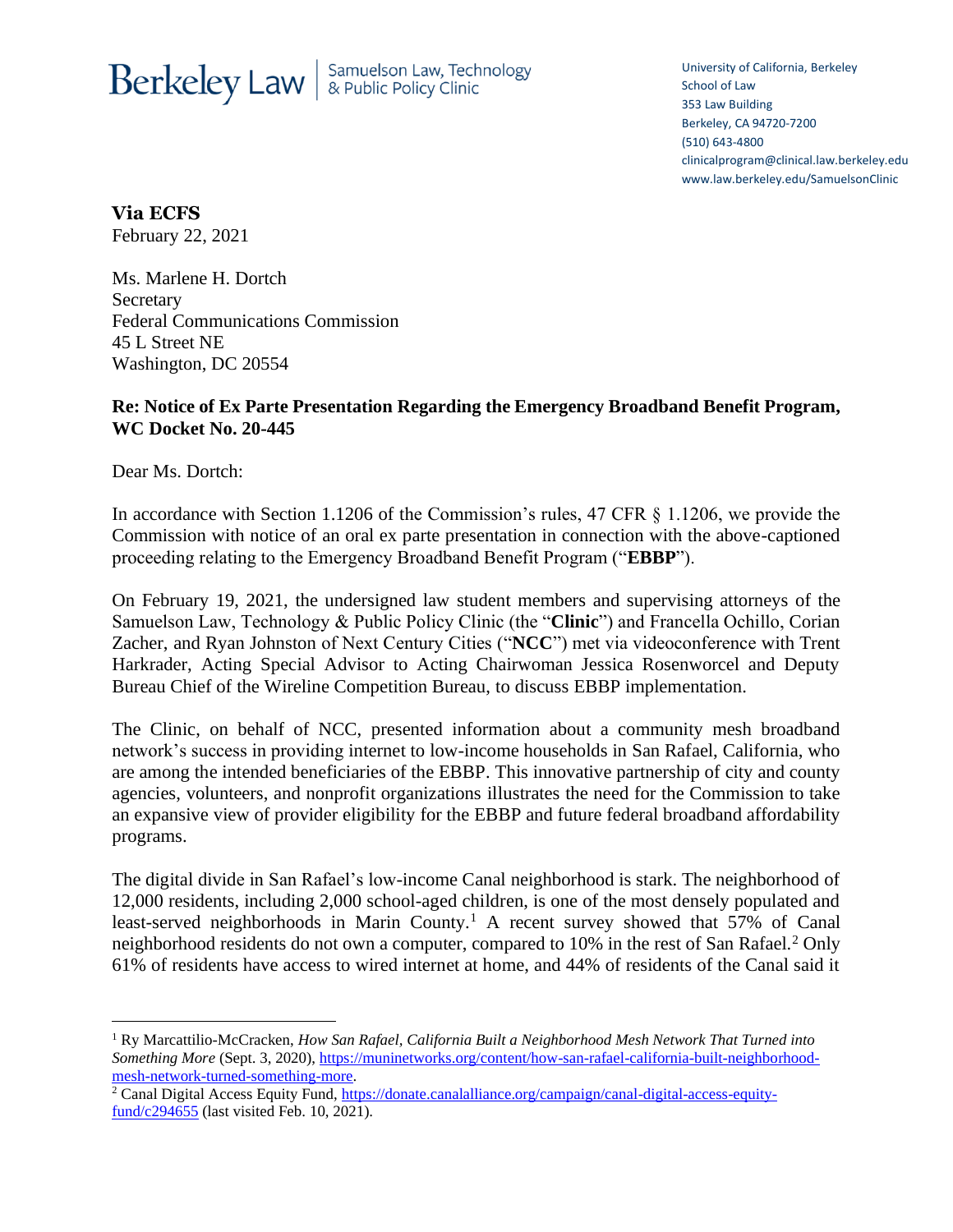is difficult to connect to internet at home.<sup>3</sup> Although San Rafael's struggles with broadband affordability predate the COVID-19 pandemic, the pandemic magnified the particular difficulties faced by students. 4

The city addressed its broadband access and affordability challenges via a partnership to build its own mesh network.<sup>5</sup> After hearing from a resident willing to donate his expertise to help the city build the network, San Rafael reached out to the Canal Alliance, a nonprofit providing community services in the neighborhood.<sup>6</sup> Key to the effectiveness and impact of the network was time spent collecting data and mapping, in order to find the densest parts of the neighborhood to reach the maximum number of people in the shortest time possible.<sup>7</sup> Once the city secured funding from a combination of public and private sources—raising about \$325,000 overall—it installed equipment in a variety of places in the neighborhood, including on street lights, pump stations, and government buildings, as well as on affordable housing buildings owned by the Canal Alliance.<sup>8</sup>

The network is provided to residents for free.<sup>9</sup> When asked to provide their reasons for accessing the network, roughly 45% of users reported using the network for school and 25% reported using it for work.<sup>10</sup> The network thus provides a critical benefit to people who are often underserved and overlooked, particularly during the COVID-19 pandemic.

Of course, challenges persist even after building out a functioning mesh network. The city must communicate availability of the network to a population where about 75% of the population speaks a language other than English at home.<sup>11</sup> Further, San Rafael must put in place additional infrastructure to ensure network resiliency in the face of brownouts or natural disasters so that a core area of the mesh network will remain connected and officials will be able to get information to residents.<sup>12</sup> In 2019, for example, during the local power company's rolling brownouts to preempt fire risk, officials taped posters to the walls of government buildings to get information out. $13$ 

Noting the success of San Rafael's mesh network in expanding broadband access to a hard-toreach low-income population, we discussed the crucial function community mesh networks serve

<sup>3</sup> *Id*.

<sup>4</sup> Marcattilio-McCracken, *supra* note 1.

<sup>5</sup> Zach Quaintance, *How One City Built a Wi-Fi Network During a Pandemic* (June 18, 2020),

https://www.techwire.net/news/how-one-city-built-a-wi-fi-network-during-a-pandemic.html (defining a mesh network as "a network that uses largely the same routers and other equipment that people have in their homes, affixing several of them to streetlights and other public structures to spread coverage through an area"). <sup>6</sup> Marcattilio-McCracken, *supra* note 1.

<sup>7</sup> *Id*.

<sup>8</sup> *Id*.

<sup>9</sup> Community Broadband Networks Podcast, *Episode* 427, Community Networks, at 22:27–24:47. (Sept. 17, 2020), [https://muninetworks.org/content/transcript-community-broadband-bits-episode-427.](https://muninetworks.org/content/transcript-community-broadband-bits-episode-427)

<sup>10</sup> Canal WiFi, Network Metrics[, https://canal-wifi.com/index.php/home-page/wifi-dashboard/](https://canal-wifi.com/index.php/home-page/wifi-dashboard/) (last visited Feb. 19, 2021).

<sup>&</sup>lt;sup>11</sup> Mitchell Crispell, The Center for Community Innovation at UC Berkeley, Canal: An Immigrant Gateway in San Rafael at Risk. Case Study on Gentrification and Displacement Pressures in The Canal Neighborhood of San Rafael, CA at 4 (2015); *see also*, Canal WiFi, https://canal-wifi.com/ (last visited Feb. 20, 2021) (the website for the Canal WiFi network is trilingual: English, Spanish, and Vietnamese).

<sup>12</sup> Marcattilio-McCracken, *supra* note 1.

<sup>13</sup> *Id*.